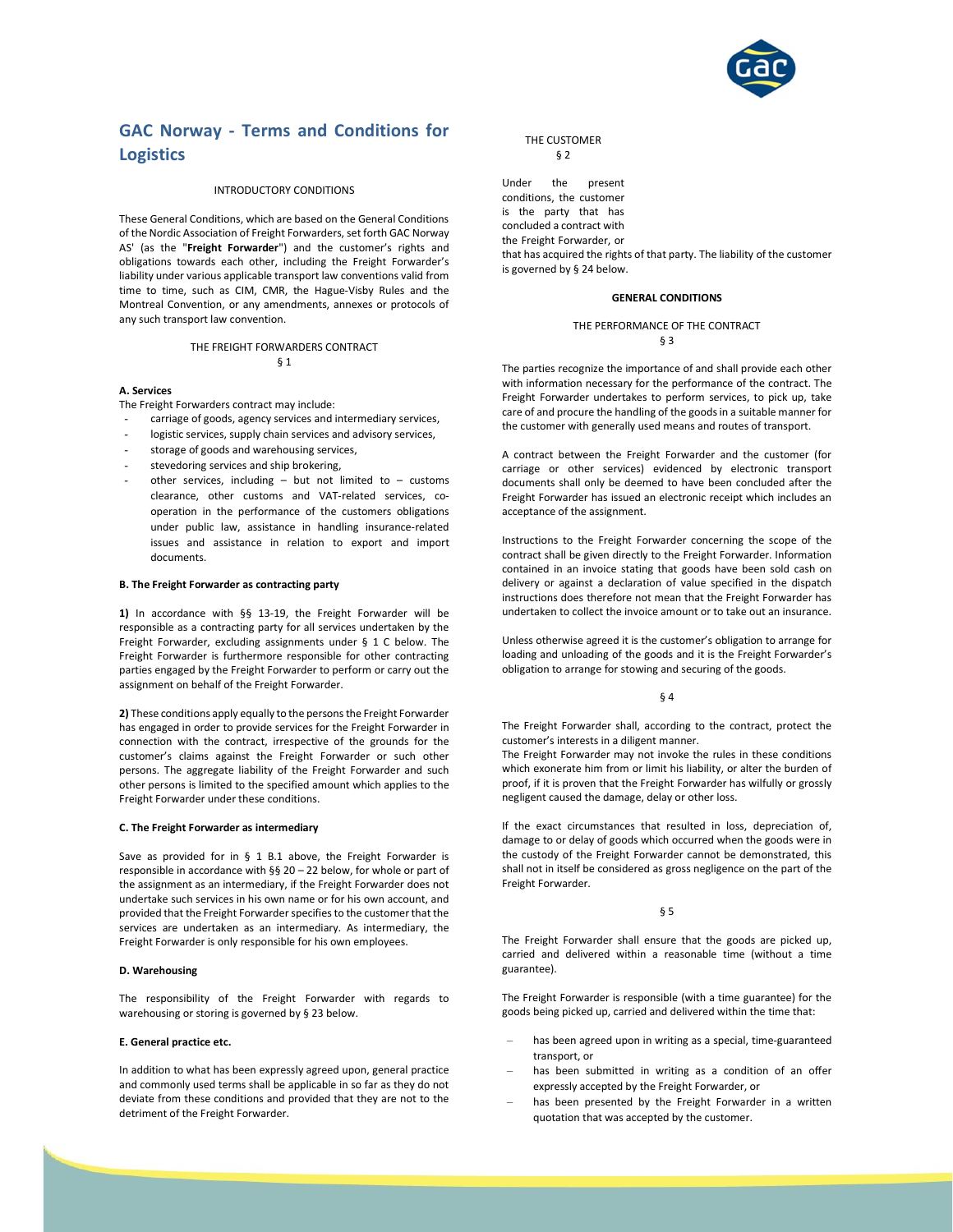

If it becomes necessary for the Freight Forwarder in the performance of the contract to act before obtaining instructions from the customer, such acts are at the risk and account of the customer.

If the risk of depreciation of goods already taken over by the Freight Forwarder arises or, if by reason of the nature of the goods, there is a danger to persons, property or to the environment, and the customer cannot be reached, or fails to, upon being requested, remove the goods, or arrange to do so immediately, the Freight Forwarder may take appropriate measures in respect of the goods, and, if necessary, sell the goods. The Freight Forwarder may, depending on the circumstances and without notice, sell on behalf of the customer, render harmless or destroy goods which are in danger of becoming worthless or extensively depreciated, or which give rise to imminent danger.

After deduction of reasonable expenses connected with the sale, the sum received from the sale shall be reported to the customer.

The Freight Forwarder shall notify the customer of measures that have been taken, and shall, upon request, supply reasonable evidence of any expenses in connection herewith.

For such expenses the Freight Forwarder may debit a special expense charge.

### § 7

The Freight Forwarder has a duty to inform the customer and notify a claim against a third party, where goods have been damaged, delayed or when some other loss has occurred due to that third party's acts or omissions, but only if the Freight Forwarder has knowledge of such damage, delay or loss. The Freight Forwarder shall in such case inform the customer and consult with him in order to take such steps as are necessary to secure the customer's claim for compensation from the party who has caused the damage or loss, or who is responsible for such damage, and shall, upon request, assist the customer in his relation to the third party.

If so requested, the Freight Forwarder shall transfer to the customer all rights and claims that the Freight Forwarder may have under his agreement with a third party.

#### § 8

The offer made by the Freight Forwarder is based on information relevant to the assignment supplied to the Freight Forwarder by the customer, or otherwise as the case may be, on circumstances that may be assumed by the Freight Forwarder as being normal for the relevant contract.

### § 9

Irrespective of the customer's obligation as to payment under contracts of sale or freight agreements with parties other than the Freight Forwarder, he has a duty to pay the Freight Forwarder what is due as per the contract (remuneration, advanced payment, refund of outlays) including advance payment to the Freight Forwarder for such expenditures.

Unless otherwise agreed upon the Freight Forwarder is entitled to – when the goods have not been delivered for transport under the terms of the contract and the contract therefore cannot be executed, wholly or partially, or if the contract is interrupted and cannot be executed as agreed upon due to circumstances beyond the control of the Freight Forwarder or his subcontractors – receive the agreed charges for freight and other remuneration subject to deductions for what the Freight Forwarder has saved by not having to execute the contract.

The above also applies if the Freight Forwarder has agreed to allow the customer to defer payment until the arrival of the goods at the destination.

#### § 10

For services which are necessary in addition to those that have been explicitly agreed upon, or normally follows from the Freight Forwarder's contract, including additional expenses for services rendered by the Freight Forwarder but under the scope of the agreement and contract, the Freight Forwarder is entitled to additional compensation. Such compensation shall be subject to the same principles as compensation for services agreed upon under the scope of the agreement.

### CONFIDENTIALITY AND INFORATION SECURITY § 11

The parties undertake to treat all material information received from the other party as confidential.

Each party is responsible for that its employees and advisers comply with the confidentiality obligations of the party as set forth in the freight forwarding contract.

The parties shall take appropriate technical and organizational measures to safeguard the information security of its services and the storage and use of information processed in its information system having regard to the security of the functions, telecommunication, hardware and software as well as the confidentiality and integrity of the data content.

All access to the information systems of the Freight Forwarder or the customer must be conducted in a manner which safeguards the security of the accessed information system.

The parties shall exercise reasonable care in observing the obligations above, taking into account the technology available and the risks and costs involved.

The obligations set forth above in this  $\S$  11 shall survive termination of the contract between the Freight Forwarder and the customer.

# RIGHT OF RETENTION AND LIEN § 12

The Freight Forwarder has a right of retention and lien in the goods under his control, for fees and expenses in respect of such goods – remuneration and warehousing charges included – as well as for all other amounts due from the customer under contracts according to § 1 above.

Should the goods be lost or destroyed, the Freight Forwarder has the same rights in respect of compensation payable by insurance companies, carriers or others.

Should the amount due to the Freight Forwarder not be paid, he has the right to arrange for the sale, in a satisfactory manner, of as much of the goods as is required to cover the total amount due to him, including expenses incurred. The Freight Forwarder shall, if possible, inform the customer in advance what he intends to do with regard to the sale of the goods.

### SPECIAL CONDITIONS

### THE FREIGHT FORWARDER'S LIABILITY AS A CONTRACTING PARTY § 13

The Freight Forwarder is liable as contracting party in accordance with §§ 13 - 19 for loss, depreciation of or damage to goods, occurring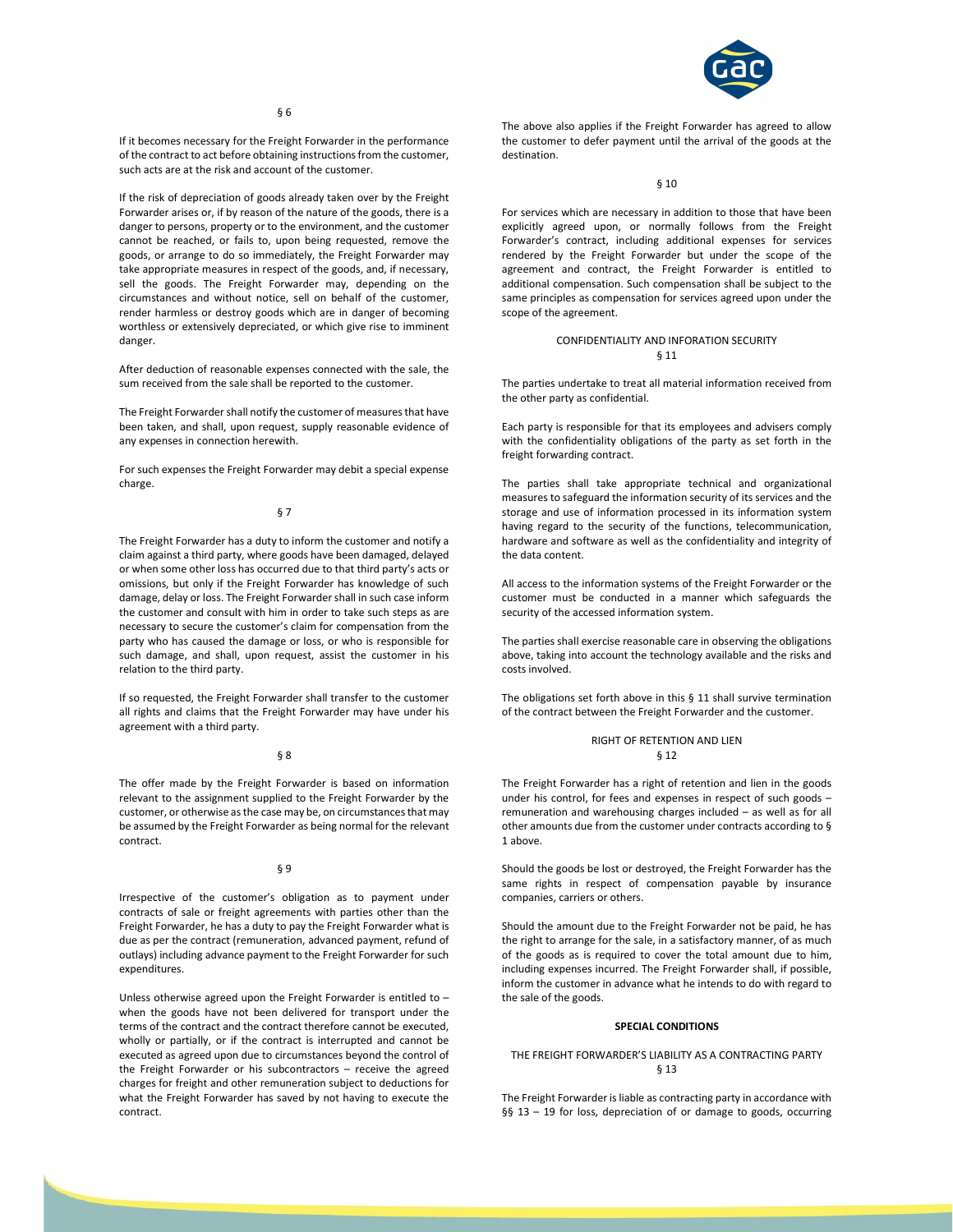

between the moment when the goods have been taken over until delivery of the goods.

If for any reason outside the control of the Freight Forwarder it is or becomes impossible for the Freight Forwarder to carry out the contract in accordance with the terms agreed, or where circumstances prevent the Freight Forwarder from making delivery of the goods after their arrival at the place designated for delivery, the Freight Forwarder has a responsibility for the goods in accordance with § 4, section 1, unless otherwise agreed in writing.

#### § 14

There is no liability if loss, depreciation, damage or delay is caused by:

- fault or negligence by the customer;
- b) handling, loading, stowage, securing or unloading of the goods by the customer or anyone acting on his behalf;
- the goods are easily damaged due to the inherent nature of the goods, i.e. by breakage, leakage, spontaneous combustion, rotting, rust, fermentation, evaporation or being susceptible to cold, heat or moisture;
- d) lack of or insufficient packing;
- e) faulty or insufficient address or marking of the goods;
- f) faulty or insufficient information about the goods;
- g) the use of open transport equipment, where this is standard or has been agreed;
- h) circumstances which the Freight Forwarder could not have avoided or prevented.

Unless specifically agreed in writing, the Freight Forwarder is not liable for money, securities and other valuables.

### § 15

Compensation for loss or depreciation of goods shall be calculated on the basis of their invoice value, unless it is proved that their market value, or the current value of goods of the same kind and nature at the time and place the Freight Forwarder took over the goods was different from the invoice value taking into account that the customer must demonstrate that there is no residual value of the goods. Compensation will not be paid for antique value, sentimental value or other special value.

Reasonable freight charges, customs charges and other costs in relation to the transport of the goods lost will also be compensated. Apart from that, the Freight Forwarder is not obliged to pay any compensation, including for loss of profit, loss of market or any other loss of any kind whatsoever.

### § 16

Compensation for damaged goods shall correspond to the extent of depreciation in value. This shall be calculated by taking the value of the goods, pursuant to § 15, section 1, and using the percentage of depreciation on such value. Compensation for expenses referred to in § 15, section 2, first sentence, will also be paid to the same extent, but apart from this, the Freight Forwarder is not obliged to pay any further compensation for losses.

### § 17 Delay

A. If the goods are picked up, carried or delivered too late pursuant to § 5, section 1, the Freight Forwarder shall compensate the customer for such direct and reasonable expenses as could have been foreseen as a probable consequence of the delay at the time of the conclusion of the contract, although with an amount not exceeding a sum equivalent to the freight or other compensation agreed upon in the contract.

B. When a time guarantee has been agreed, according to § 5, section 2, and the agreed time of transport has been exceeded, the Freight Forwarder shall, unless otherwise agreed, credit the customer for the freight or any other compensation agreed upon for the transport. This does not apply if the delay was caused by circumstances beyond the Freight Forwarder's own control. The customer shall be considered to have suffered a loss equivalent to the amount of the freight, unless it can be reasonably shown that the amount of the loss is lower. In the latter case only the amount equivalent to the loss shall be credited.

§ 18

### Delay and total loss

A. The customer has the right to compensation as if the goods had been lost if no delivery has been made

- with regard to international road transports, within 30 days after the expiry of the agreed period of time, or, if no particular period of time has been agreed upon, within 60 days from the moment the goods were received for transport
- for other modes of transport, within 60 days from the time when the goods should have arrived.

However, the customer has no right to compensation as if the goods had been lost if the Freight Forwarder can prove that the goods have not been lost and that they can be delivered within a reasonable period of time.

B. In case of error in labelling, cross-labelling or delivery to the wrong destination, the Freight Forwarder shall use reasonable efforts to transport the cargo to its original destination. If the Freight Forwarder fails for reasons within the Freight Forwarder's control to redeliver the goods to the agreed destination, the Freight Forwarder shall compensate the customer in accordance with §§ 15 and 16, but shall be under no further liability or bear any further costs related to the goods regardless of the circumstances.

### § 19

A. For loss, depreciation of or damage to goods, the Freight Forwarder's liability is limited to SDR 8.33 per kg (gross) of the part of the goods which has been lost, depreciated or damaged.

B. For delay in pick up, carriage or delivery the Freight Forwarder's liability is limited to the amount of the freight.

C. For all other loss the Freight Forwarder's liability is limited to SDR 100,000 in respect of each assignment.

D. In calculating the extent of compensation for loss, depreciation, damage and delay, and all other loss, the principles of §§ 15-18, shall apply correspondingly. The Freight Forwarder is not obliged to pay any compensation for loss of profit, loss of market or other loss of any kind whatsoever.

E. The limitations in this § 19 shall, except in the event of gross negligence or wilful misconduct, apply irrespective of anything to the contrary in these conditions or a contract.

# THE FREIGHT FORWARDER'S LIABILITY AS INTERMEDIARY § 20

The Freight Forwarder is liable for damage resulting from his lack of due diligence in the performance of the contract. The Freight Forwarder is not liable for acts or omissions of third parties in performing the transport, loading, unloading, delivery, clearance, storage, collection or other services rendered by the Freight Forwarder.

When assessing whether the Freight Forwarder has acted with due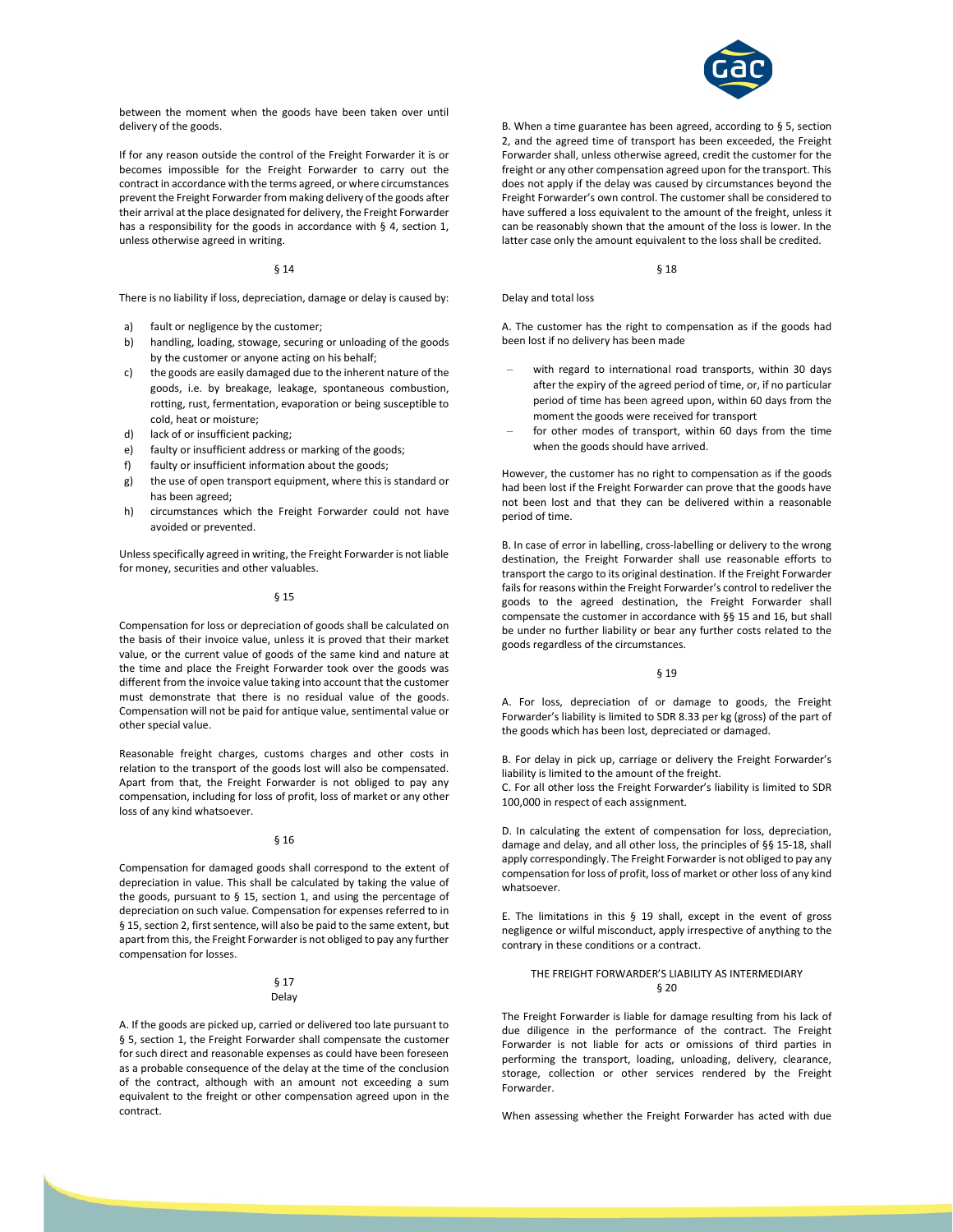

diligence it shall be taken into consideration what the Freight Forwarder knew about the third party as well as which information was given by the customer regarding the character of the task as well as other information with relevance to the selection of a suitable third party.

Unless specifically agreed in writing, the Freight Forwarder is not liable for money, securities and other valuables.

### § 21

In calculating the extent of compensation for loss, depreciation, damage and delay, and all other loss, the principles of §§ 15-19, shall apply correspondingly.

## § 22

The Freight Forwarder's liability for services mentioned in § 1 C is limited to SDR 50,000 in respect of each assignment, and totally in the event of any one occurrence to SDR 500,000.

However, in any event compensation shall not exceed:

- a) for delay: a sum equivalent to the agreed payment in relation to the individual assignment,
- b) for loss, depreciation of or damage to goods: SDR 8,33 per kg (gross) of the part of the goods which has been lost, depreciated or damaged,
- c) for all other loss five (5) times the agreed payment in relation to the assignment.

The limitations in this § 22 shall, for services mentioned in § 1 C and except in the event of gross negligence or wilful misconduct, apply irrespective of anything to the contrary in these conditions or a contract.

#### **STORAGE** § 23

A. Responsibility for tasks performed by the Freight Forwarder as contracting party, cf. § 1 B:

Unless otherwise instructed in writing by the customer, the Freight Forwarder shall take out insurance for the risks of fire, water and burglary in his own name and for account of the customer based upon the invoice value at the time of storage + 10 %. Unless the customer has informed the Freight Forwarder of the value of the goods, the Freight Forwarder may asses the value. The customer bears the risk of errors in such assessment of the Freight Forwarder.

For loss, depreciation of or damage to the goods not covered by insurance in accordance with the above, or when no insurance has been taken out by the Freight Forwarder, the Freight Forwarder is liable for negligent acts or omissions with the determination and limitation of liability specified in §§ 15-16 and 19. However, and irrespective of anything to the contrary in these conditions or a contract, the Freight Forwarder's liability in relation to all customers is limited to SDR 500,000 with regard to damages occurring on one and the same occasion.

The Freight Forwarder is liable for delay according to §§ 17 – 18 and 19 B.

B. Furthermore, the following applies:

1. The Freight Forwarder shall check and issue receipts for whole packages of goods received, but shall have no liability for the content of the packages and damage which is not visible. At the request of the customer the Freight Forwarder shall make an inventory of the stock.

The Freight Forwarder shall, upon opening the packages, immediately notify the customer of any defect or damage that he has observed.

The Freight Forwarder shall take care of the necessary delivery control.

2. If the customer has not left any special instructions with regard to the storage of the goods, the Freight Forwarder may freely choose between various storage possibilities, provided that he exercises due diligence in so doing.

3. If goods in store, by reason of their nature, are deemed to be a danger to property or persons, the customer has a duty to remove the goods immediately.

4. The customer shall inform the Freight Forwarder at the latest at the time of delivery of the address to which notice concerning the goods shall be sent and from where instructions shall be received, and inform the Freight Forwarder immediately of any changes thereof.

C. This provision does not apply for any storage of goods.

# THE CUSTOMER'S LIABILITY § 24

The customer shall indemnify and hold the Freight Forwarder harmless for damage, loss or liability incurred by the Freight Forwarder arising out of or in connection with:

- if the particulars concerning the goods or information and documents relating to the assignment are incorrect, unclear or incomplete,
- b) if the goods are incorrectly packaged, marked or declared, or incorrectly loaded, stowed or secured by the customer or another party acting on his behalf,
- c) if the goods have such harmful properties as could not have reasonably been foreseen by the Freight Forwarder,
- d) if the Freight Forwarder is obliged to pay customs duty or other official fees or provide a security, unless such obligation is solely caused by the Freight Forwarder's negligence,
- e) if the goods are illegal, defective, deficient or noncompliant with applicable rules or regulations, are suspected of being or shown to be in violation of intellectual or industrial property rights of a third party; or the necessary official permits are not in place for the import, export, handling, storage or transport of the goods,
- if the Freight Forwarder suffers a direct financial loss, fines or penalties, incurs administrative charges, incurs loss or damage related to the Freight Forwarder's authorizations or licenses,
- loss or damage caused by the goods, including but not limited to the Freight Forwarder's employees, the Freight Forwarder's property, or to any third party's property/other goods.

Should the Freight Forwarder, in his capacity as charterer become liable in connection with carriage of the customer's goods by sea, to pay general average contribution, or become exposed to claims from third parties for reasons stated above, the customer shall indemnify and hold the Freight Forwarder harmless.

### NOTICE OF CLAIM AND DISPUTES

NOTICE OF CLAIM § 25

Notice of a claim shall be given to the Freight Forwarder without undue delay.

Any loss, depreciation of or damage to the goods which were visible or discovered when the goods were received, shall be notified to the Freight Forwarder immediately upon receipt of the goods. Any other loss, depreciation of or damage to the goods shall be notified to the Freight Forwarded no later than seven (7) calendar days from the date